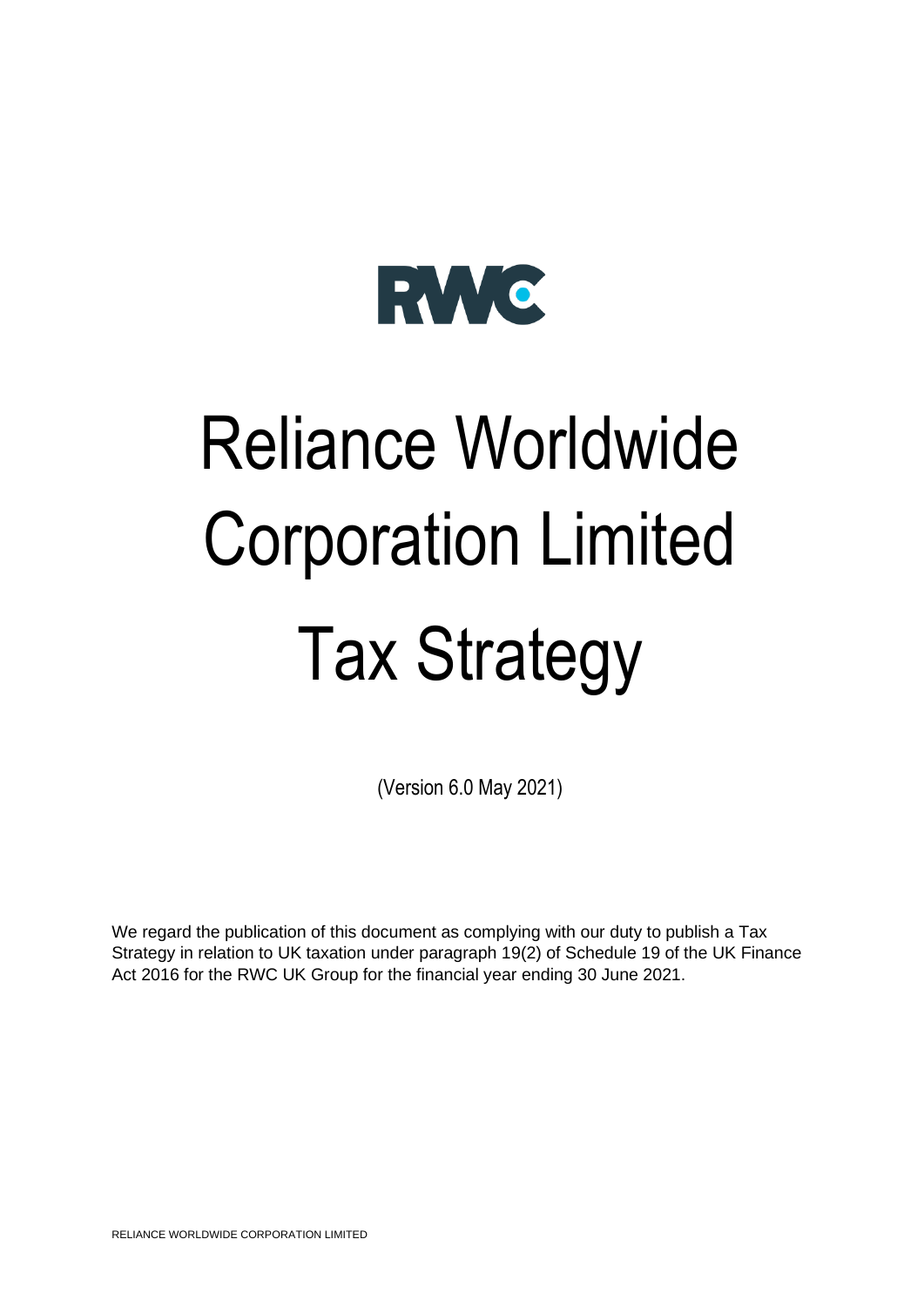# 1. Introduction

#### 1.1 Introduction

The RWC Board has publicly communicated that it is committed to achieving and demonstrating the highest standards of corporate governance and that good corporate governance promotes better corporate performance.

RWC's corporate governance framework sets out the guiding principles and practices by which we conduct our business. A clearly articulated approach to the management of taxes and tax risk is consistent with the principles of good corporate governance. The Board acknowledges that as part of this commitment, it has an obligation of oversight in relation to the tax affairs of RWC. The Board requires the Board Audit & Risk Committee (Board ARC) to review, oversee and approve the tax strategy and tax governance framework and consider and action tax risk management issues that are brought to the attention of the Board ARC. This tax strategy has been approved by the Board ARC and has been endorsed by the Board.

The strategy will be reviewed annually by the VP Group Taxation & Treasury (VPGT&T), who reports to the Group Chief Financial Officer (CFO). The VPGT&T will propose any changes to the CFO and the Board.

Implementation of the tax strategy is the responsibility of the VPGT&T and the CFO. The VPGT&T will report compliance with the tax strategy, by exception to the CFO and the Board.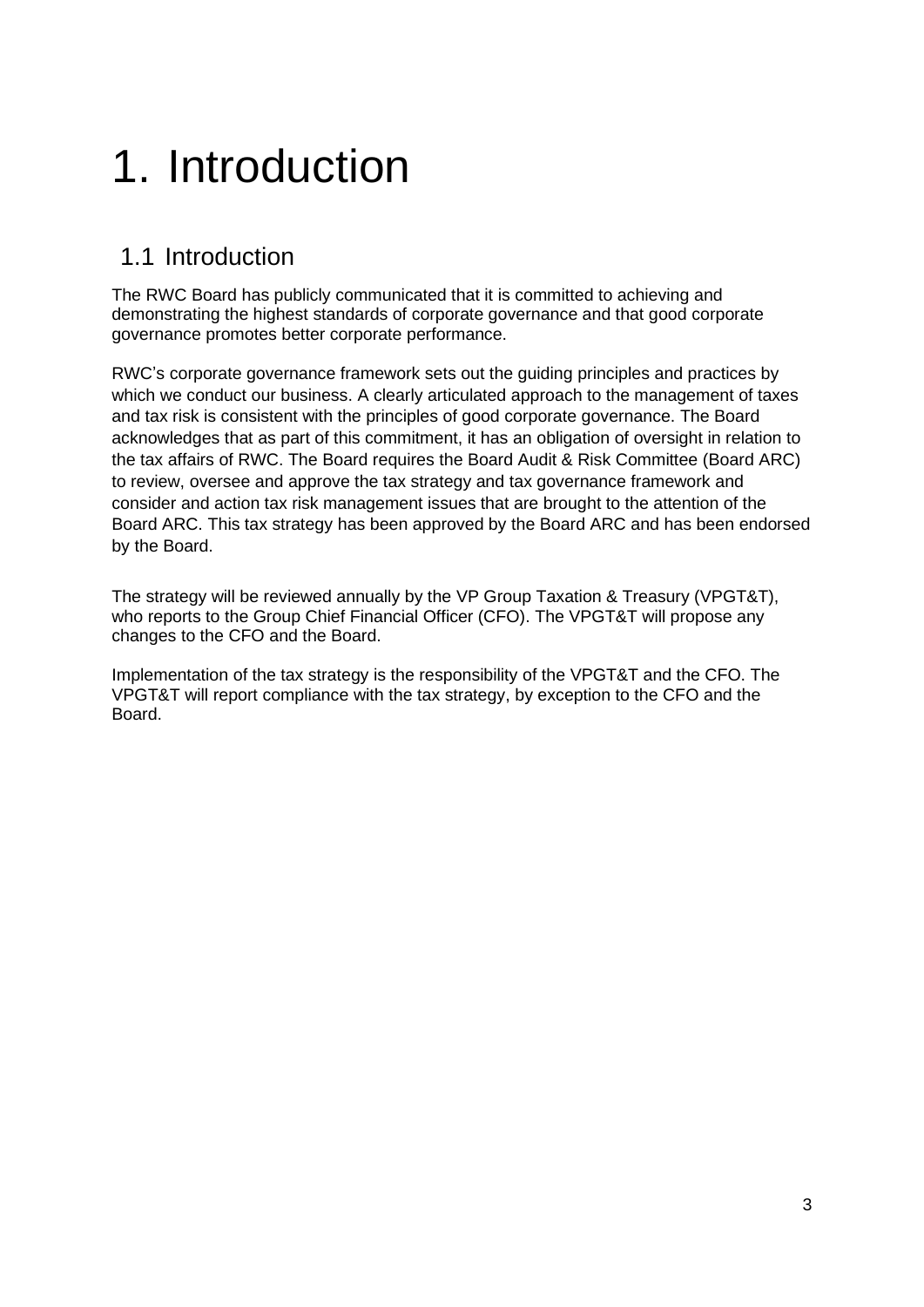## 2.0 Tax Strategy

### 2.1 Overview

The tax strategy approved by the Board strives to achieve an appropriate balance between the value sought and the risk accepted to realise value for RWC's shareholders. To enable this strategy, the role of the tax function can be best described as:

*To deliver effective and pragmatic tax advice to the business in a cost-effective way whilst acknowledging that there is a certain level of risk inherent in meeting our obligations under the law.*

To be successful in this endeavour we will:

- Ensure that RWC has complied with all applicable tax laws and obligations and made the necessary tax filings and payments by the relevant statutory due dates;
- Not participate in, or facilitate, tax evasion;
- Maintain an open and transparent relationship with all relevant tax authorities and proactively engage with tax authorities should the need arise;
- We aim to be considered a low risk taxpayer by tax authorities, with the recognition that the risk rating will be affected by tax complexity;
- Maximise after-tax returns in support of commercial business activities whilst obtaining certainty for any tax positions taken; and
- Protect the reputation of RWC in relation to tax matters

#### 2.2 Tax Risk Tolerance

RWC will tolerate a low level of risk, which is inherent in taxation matters given the volume and continually evolving complexity of the legislation globally. Notwithstanding, taxes will be managed with the objective that all tax liabilities properly due under the law are correctly recorded, accounted for and paid. RWC's tax risk tolerance is determined based on the following agreed set of tax risk factors: reputational risk, technical merits, business purpose, documentation support, ease of implementation and operation and exit strategy. The VPGT&T is responsible for setting the tolerance level ratings for each of the identified risk factors.

#### 2.3 Certainty of Tax Positions

RWC will balance considered tax planning with appropriate tax risk management by adopting valid and supportable positions and maintaining awareness of other prevailing views and risks. Only commercially driven transactions will be undertaken, and no transactions will be undertaken only for tax purposes. The desired state is that any proposed position is well supported by current laws, case law in the relevant jurisdiction(s) and current practices and by external advice and/or counsel opinion.